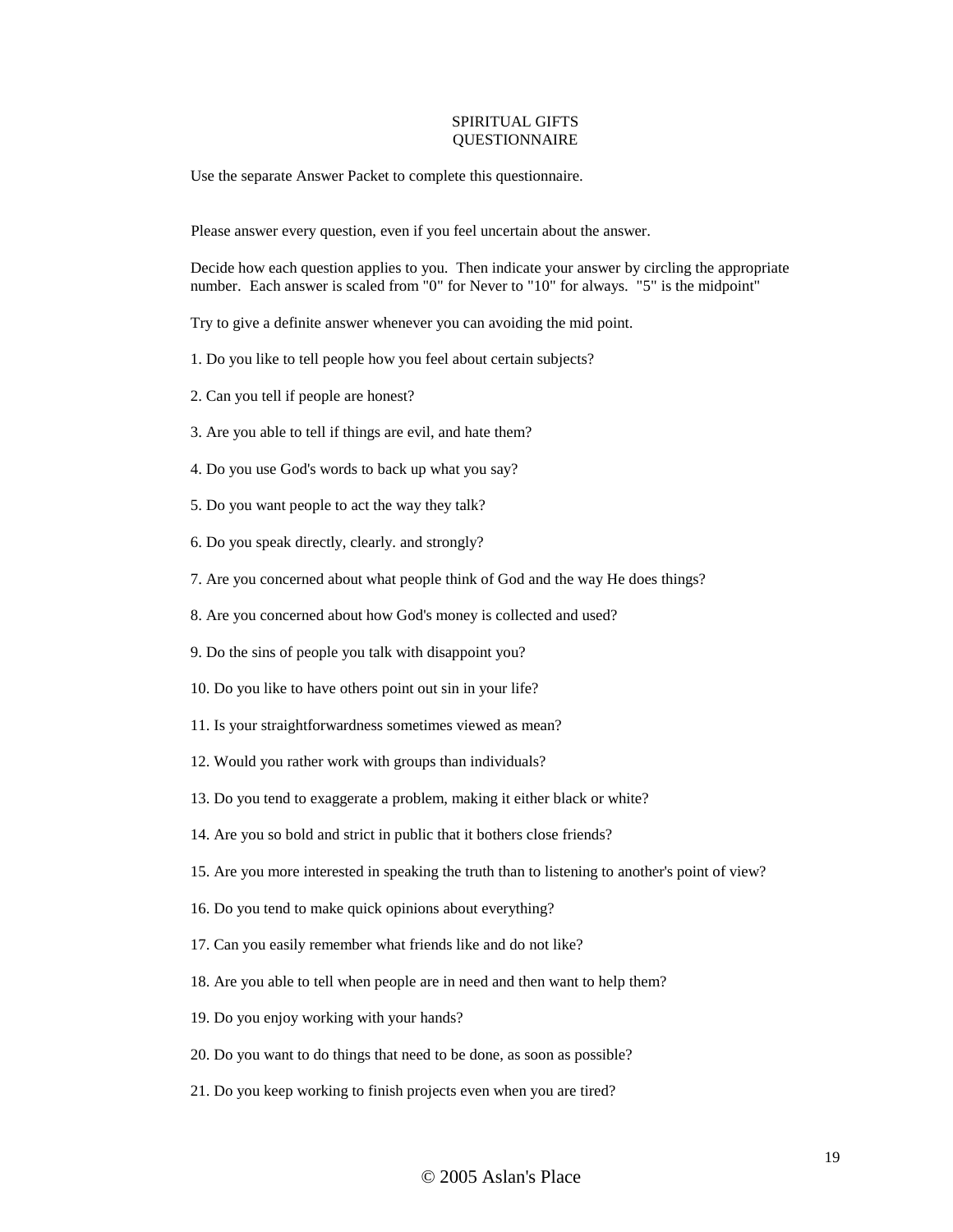22. Are you willing to use your own money to make sure projects are done on time?

23. Do you like people to tell you when they appreciate what you have done, and can you tell when they do not appreciate you?

24. Do you like to do more than is expected of you?

25. Are you involved in a lot, but still are unable to say no?

26. Do you enjoy projects that you can finish soon more than ones that take a long time?

27. Does it upset you when projects have to be completed in a short time?

28. Do you like to do jobs by yourself more than with a group?

29. Does it bother you when other people can not tell when something needs to be done?

30. Do you insist on helping others and reject others helping you?

31. Are you easily hurt when people do not appreciate what you have done?

32. Is it important to you that people use words properly?

33. Do you like to know what the Bible means in its original language?

34. Do you seem to test the knowledge of people who teach you?

35. Do you enjoy looking up things to prove that they are true?

36. Do you compare new things to things you already know are true?

37. Do you tell people things in an organized way?

38. Do you prefer to use stories from the Bible to explain truth?

39. Does it bother you when someone uses a Bible verse in the wrong way?

40. Do you enjoy researching for truth more than presenting truth?

41. Do you think that going through hard times makes you a better person?

42. Do you like to see people reach goals through the right steps?

43. Do you avoid information that does not have a practical use in life?

44. Do you like to see that people accept you when you speak?

45. Do you find things that the Bible is talking about happening in real life?

46. Do you enjoy people who are eager to follow steps of action?

47. Does it bother you when teachers do not tell you how to use what you have learned?

48. Do you enjoy learning new ideas from friends?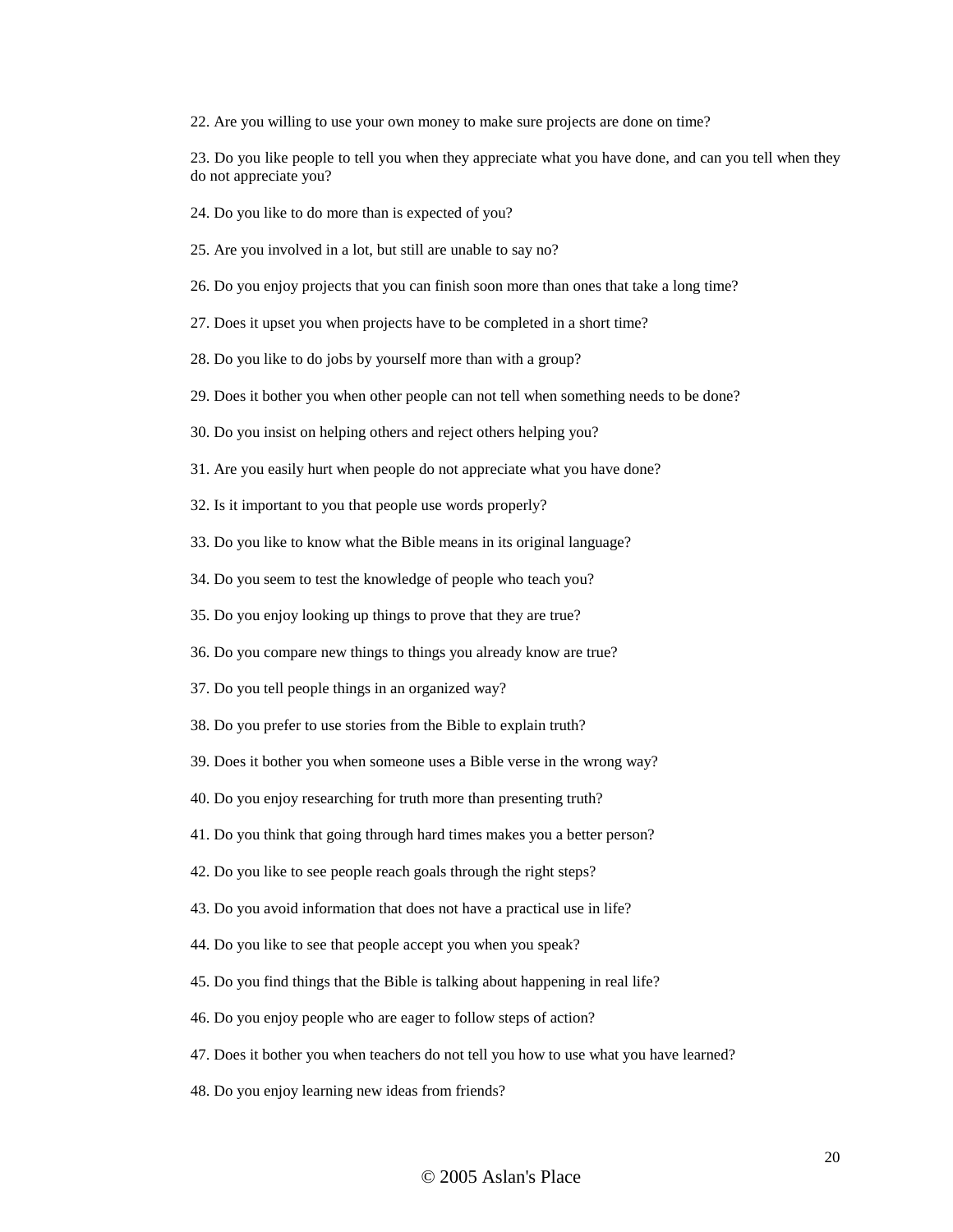- 49. Do you want your lifestyle to prove that you are a Christian?
- 50. Are you more concerned about what a person does than how he feels?
- 51. Do you get people excited about things even when those things may never happen?
- 52. Do you plan exciting things for the future that you never do?
- 53. Do you use your money wisely?
- 54. Do you like to give money to worthy causes without other people knowing about it?
- 55. Do you try to give in a way that would get others to give?
- 56. Do you see needs that other people overlook?
- 57. Do you like to meet needs without being asked to?
- 58. Does it make you happy when what you give is an answer to someone's prayer?
- 59. Do you depend on other's advice deciding what to give?
- 60. Do you want what you give to be the best it can?
- 61. Do you want to feel part of the ministry you are giving to?
- 62. Do you deal with a lot of money?
- 63. Do you want to make a ministry better by giving to it?
- 64. Do you usually save more than spend?
- 65. Can you understand overall projects and see their goals?
- 66. Do you like to organize things you are responsible for?
- 67. Do you usually stand on the sideline until someone turns a responsibility over to you?
- 68. Do you tend to lead activities if no one else will?
- 69. Do you like to finish tasks as soon as possible?
- 70. Do you usually know what things are available to help you finish a job?
- 71. Can you usually finish a job with whatever is available?
- 72. Do you usually know what jobs you should or should not ask others to do?
- 73. Are you able to pass parts of jobs on to other people?

74. Are you able to put up with other people when they do not like how things are being done, in order to get the job done right?

75. Does it make you feel good when a project you are working on comes together and makes others happy?